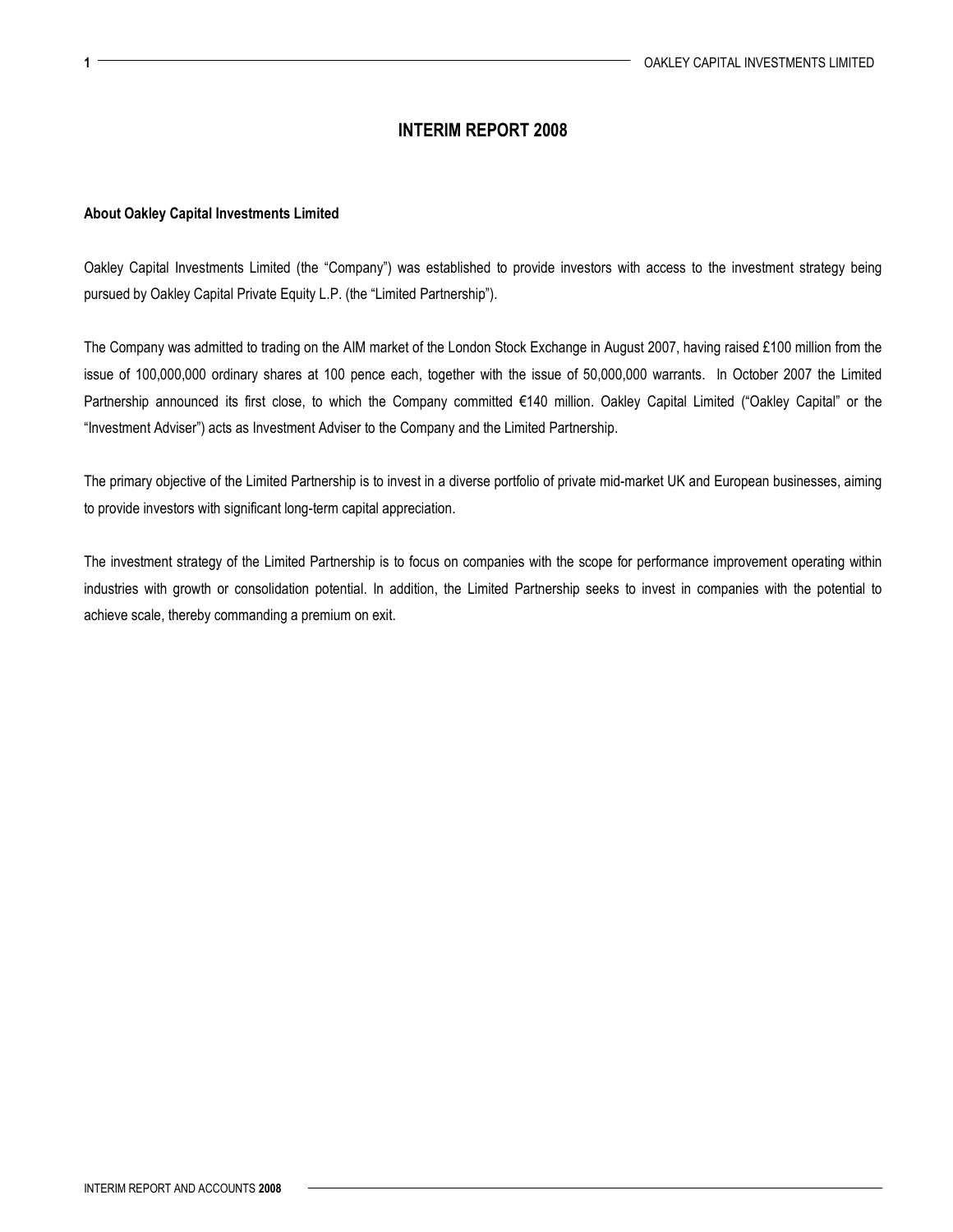## CHAIRMAN'S STATEMENT

I am pleased to report a successful year to date for the Company, in a period of turbulent financial and economic conditions. In March 2008 the Limited Partnership called down 31.5% of the committed capital, in order to exploit attractive investment opportunities identified in the Web Hosting, Financial Services and Media sectors. The Company's share of the total amount called was €44.1 million, taking its total investment to date in the Limited Partnership to €48.3 million, representing 34.5% of the Company's total capital commitment. The key investments made to date are:

### Web Hosting

In April 2008, the Limited Partnership acquired Host Europe Corporation Limited ("Host Europe") for a total enterprise value of £120 million. The acquired business includes the UK market leader in domain name registration, the UK's second largest shared hosting provider, and the market leader in the German standardised managed hosting market. The acquired business also includes Vialtus Solutions, a provider of complex managed hosting services to the UK corporate and SME market. The web hosting market is characterised by strong growth, driven by the rapid proliferation of broadband usage and the increasing sophistication of multimedia content.

In connection with the Host Europe acquisition, the Company committed an additional £19.4 million of debt financing to Host Europe, in the form of a secured mezzanine instrument carrying a fixed interest rate of 15.25%. This instrument matures on the earlier of 31 December 2015 or the date of sale or IPO of Host Europe.

#### Media

The Limited Partnership also acquired Headland Media Limited ("Headland Media"), a leading provider of news services to the marine, hotel and retail industries. Headland Media's satellite division provides news, e-mail, internet and weather services via satellite to cruise and merchant ships, as well as hotels in remote locations. The broadcast division of Headland Media provides in-store radio and music services to the retail industry.

### Investments post period end

#### Financial Services

On 1 July 2008 the Limited Partnership, together with management, acquired Monument Securities Limited ("Monument Securities"), the international derivatives, equities and fixed income broker, from Insinger de Beaufort Group ("Insinger"). Successfully trading since 1991, Monument Securities has built a considerable presence in the derivatives and equity markets and has gained a reputation as an experienced and professional brokerage providing services to UK and US institutional investors, hedge funds and corporate investors. Monument Securities is expected to operate on a stand-alone basis, while taking advantage of the Oakley Capital platform.

#### Media

Two follow on investments were subsequently completed by Headland Media, with the acquisition of Good Morning News SpA ("GMN") and Walport International Limited ("Walport"). These acquisitions expanded Headland Media's presence in the marine training and entertainment sector.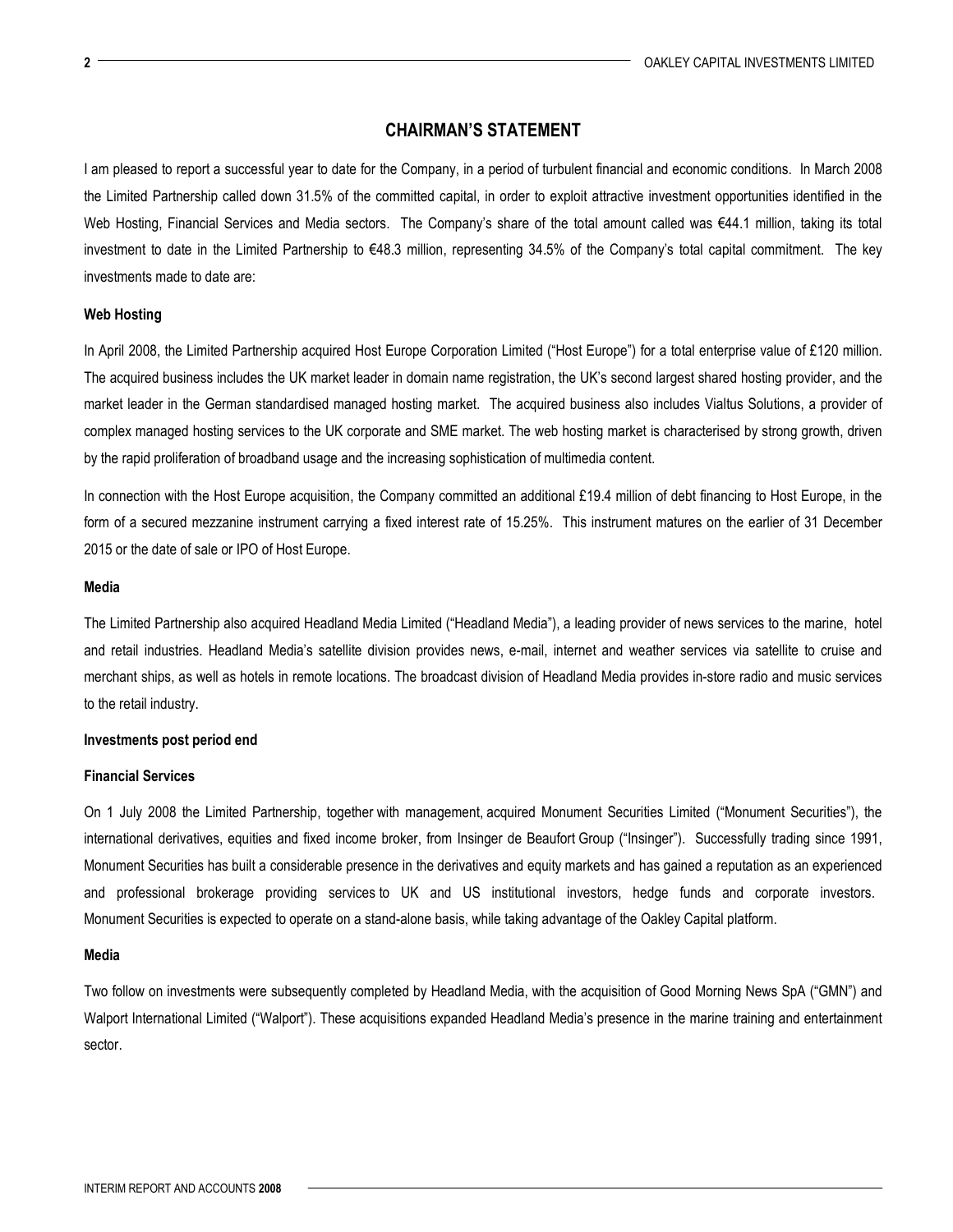## Investment outlook

To date, the businesses acquired by the Limited Partnership in the Web Hosting, Financial Services and Media sectors provide a platform that is well positioned to deliver growth, with the potential for significant value creation through active management. Further details of the investment portfolio companies are provided in the Investment Adviser's Report.

Since the launch of the Limited Partnership in mid-2007, Oakley Capital has built a strong pipeline of attractive opportunities, across a range of industry sectors. As economic conditions deteriorate the Company expects to see a greater proportion of these investments emerging at attractive valuations. A number of strong and diverse banking relationships have also been established and remain supportive of the Limited Partnership's investment strategies.

Although cautious from a macroeconomic perspective, we expect the next 24 to 36 months to yield a significant number of attractive investment opportunities for the Company, through its exposure to the Limited Partnership's investment strategies.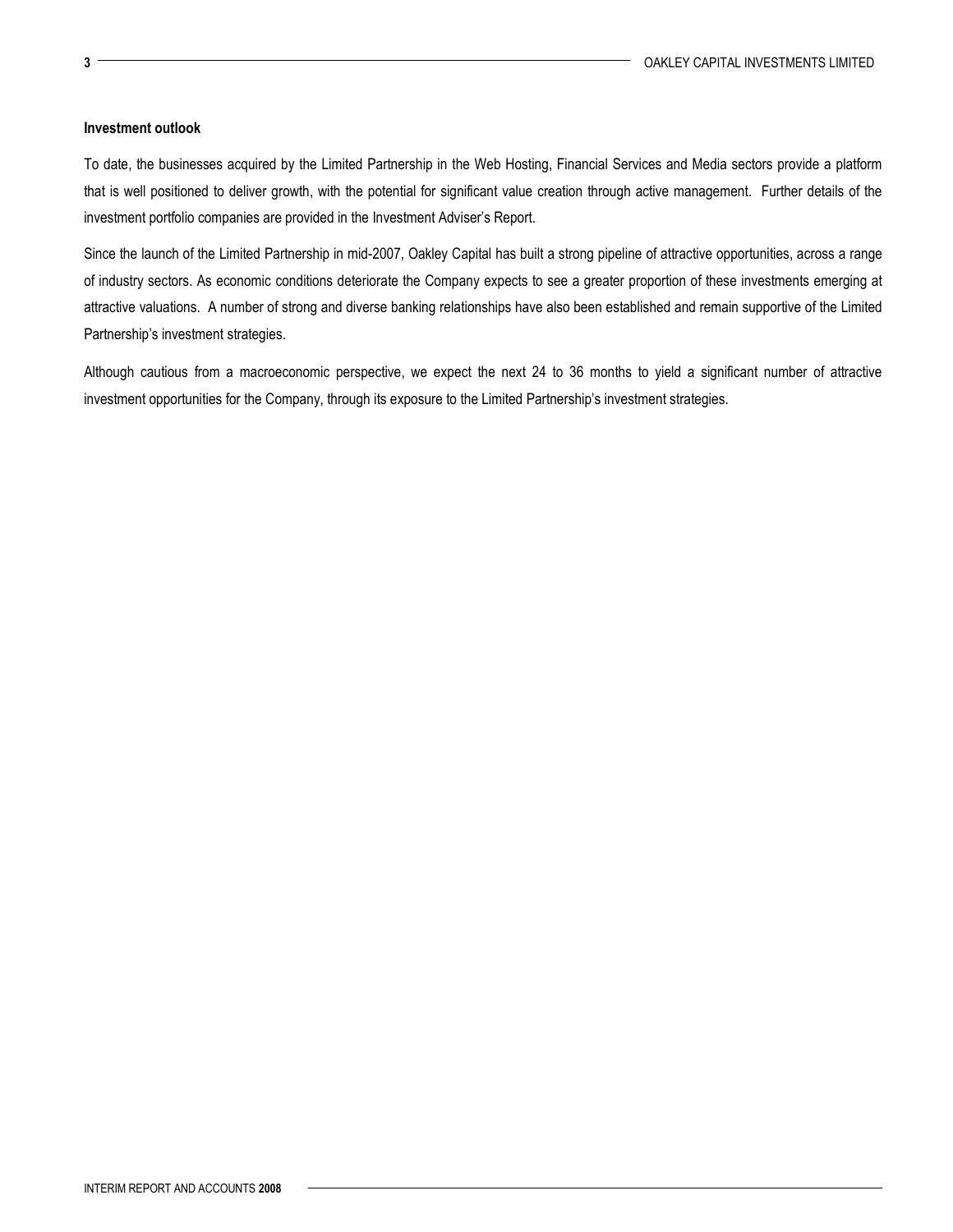## INVESTMENT ADVISERS REPORT

Since the launch of the Limited Partnership in August 2007, Oakley Capital, as Investment Adviser to the Limited Partnership and the Company, has considered over 75 investment opportunities of which more than 20 were analysed. The majority of these opportunities were directly sourced by Oakley Capital. For the six months to 30 June 2008, 26 investment opportunities were considered of which three progressed to the due diligence phase leading to the Limited Partnership investing capital of £42.1 million in two companies. Following the period end, the Limited Partnership made a further three investments resulting in a further investment of £4.4 million. Due to the recent completion of the Limited Partnership's acquisitions, valuation of the investments is being maintained at cost.

### Market background

The effects of the sub-prime credit crunch continue to be felt and threaten a significant economic slowdown. The availability of credit for leveraged acquisitions has been materially impaired and the cost of financing has increased. At the same time, concern over the economic outlook is tending to reduce valuation expectations. This environment should allow the Limited Partnership to acquire targets at attractive valuations.

Oakley Capital has a strong relationship with a number of major banks, all of whom remain supportive in pursuing acquisitions. Leverage multiples are largely dependent on the sector outlook and target cash flows. When considering acquisitions, Oakley Capital typically works closely with its lenders to determine an acquisition structure appropriate for the target and the sector in which it operates.

## Risk management

Oakley Capital has implemented a rigorous investment analysis and selection methodology which includes the following stages:

- Identification When an investment opportunity is first identified it is logged onto the investment tracking register. This records information on the investment opportunity and acts as a basis for discussion at the Partners' weekly meeting.
- Selection Where an investment opportunity progresses, an overview document is prepared which assesses the proposed transaction in order to determine if it satisfies the Limited Partnership and/or the Company's investment profile in terms of sector, size, structure, price and investment risk.
- Analysis In advance of committing to due diligence, further analysis is undertaken and a more detailed report (the "Concept Paper") is prepared. The Concept Paper considers the investment rationale, the industry, competitive positioning, pricing, structure, funding and transaction risk.
- Approval Following the completion of due diligence, an approval paper is submitted to the investment committee summarising the outcome of the due diligence and identifying any material issues.
- Confirmation Immediately prior to funding, a summary document (the "Investment Certificate") is compiled identifying any changes that have occurred between final approval and funding.

## Investment and portfolio monitoring

Oakley Capital strongly believes that one of the most critical elements of value creation is the close monitoring of the portfolio companies and the rapid implementation of the investment strategy identified during the due diligence phase. As such, it commits significant resources to ensure companies meet or exceed their investment plan and that any unforeseen issues are dealt with immediately.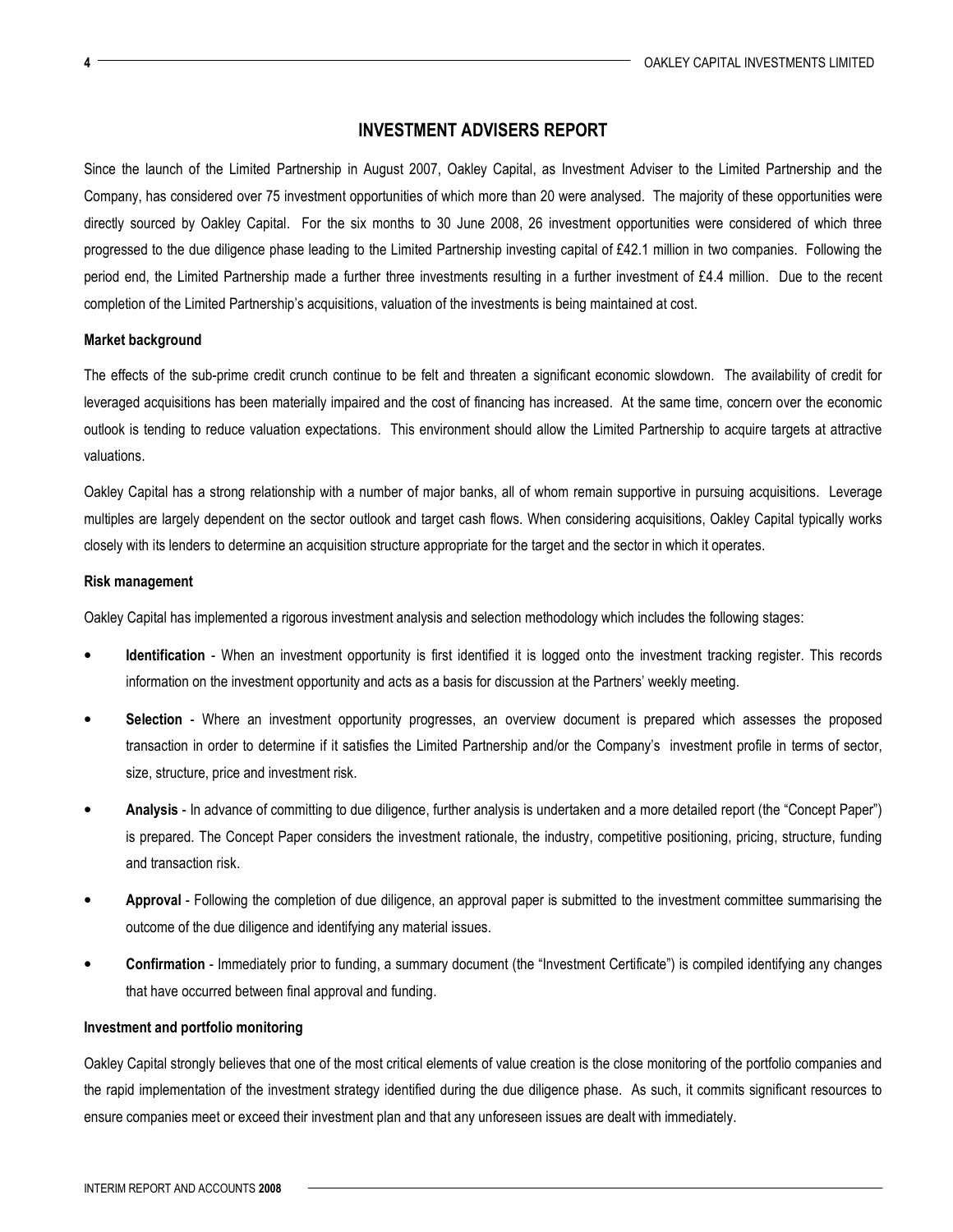- 100 day plan Where necessary Oakley Capital executives will be onsite for an interim period to assist the management teams. In the case of the Host Europe, Oakley Capital relocated two Partners to the company for the first 100 days of ownership to ensure that the restructuring measures identified during due diligence were implemented.
- Board directorships In addition to attending monthly senior management meetings, Oakley Capital holds Board level positions in all of its portfolio companies to ensure that strict corporate governance and reporting procedures are adhered to. In addition, nonexecutive directors will typically be appointed to bring in industry expertise and to provide support to the management team.
- Strategic guidance Oakley Capital will hold strategic sessions with management teams on a quarterly basis to review progress and to ensure key milestone are met.
- Financial discipline Oakley Capital maintains tight control over capital allocation and ensures its portfolio companies adopt a rigorous process when making capital investment decisions. Oakley Capital believes that strict financial reporting and analysis play a significant role in the process of value creation while ensuring individual accountability.

### Investment portfolio overview

Since its launch the Limited Partnership has invested £42 million in Host Europe, a leading European web-hosting company. It has invested a further £4.4 million in relation to the acquisitions of Monument Securities and Headland Media Group, which includes the acquisition of Walport and GMN.

Deal flow continues to be strong, despite the market slowdown, and Oakley Capital is actively analysing new opportunities. A significant amount of time and effort has been dedicated to the active management of Host Europe, reflecting the anticipated upside.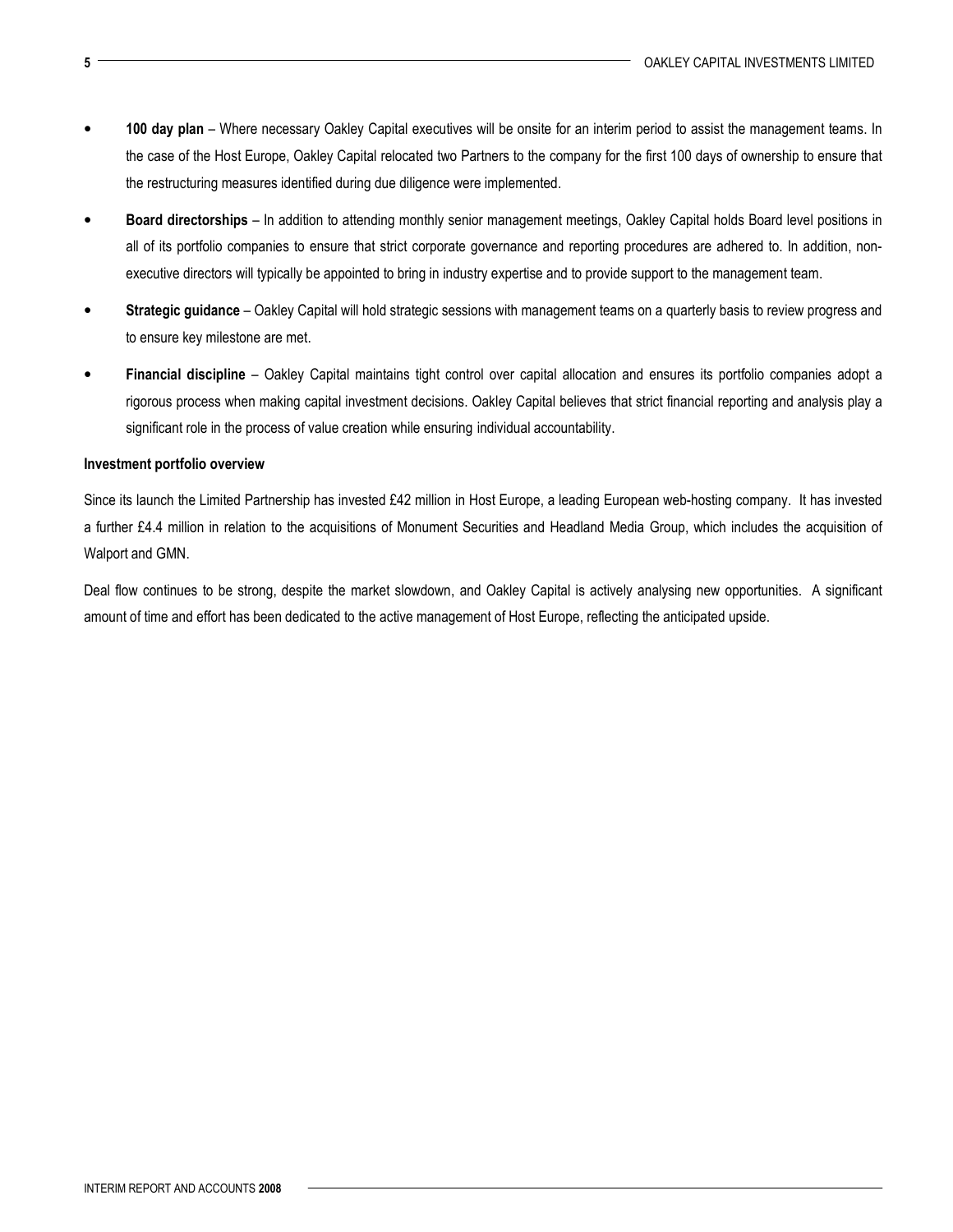## 1. HOST EUROPE GROUP



## **Transaction**

On 3 April 2008, the Limited Partnership, via a newly incorporated company, acquired from FREEDOM4 Group plc (formerly Pipex Communications plc or "Pipex") the Pipex Hosting and Network Services division for a total consideration of £120 million. Financing and due diligence fees for the transaction amounted to £4 million.

### Business overview

Host Europe is made up of three divisions operating in three distinct markets within the web hosting industry. In the UK, Host Europe operates two divisions; (i) Webfusion, which is the market leader for domain name registration and is the second largest shared hosting provider; and (ii) Vialtus Solutions a provider of complex managed hosting services to the corporate and SME market. Host Europe also operates a division in Germany, Host Europe GmbH, which is the German market leader in the standardised managed hosting market.

The web hosting market is characterised by strong growth driven by the rapid proliferation of broadband usage and the increasing sophistication of multimedia content. As internet users become more demanding, website owners require ever larger storage platforms capable of hosting and processing more complex and secure content. As hosting, security, and traffic balancing are not core business competences, these functions are increasingly being outsourced to specialist providers such as Host Europe.

### Investment rationale

- Market leader number two in the UK and number three in Germany
- Strong sector growth
- Significant opportunities for restructuring the cost base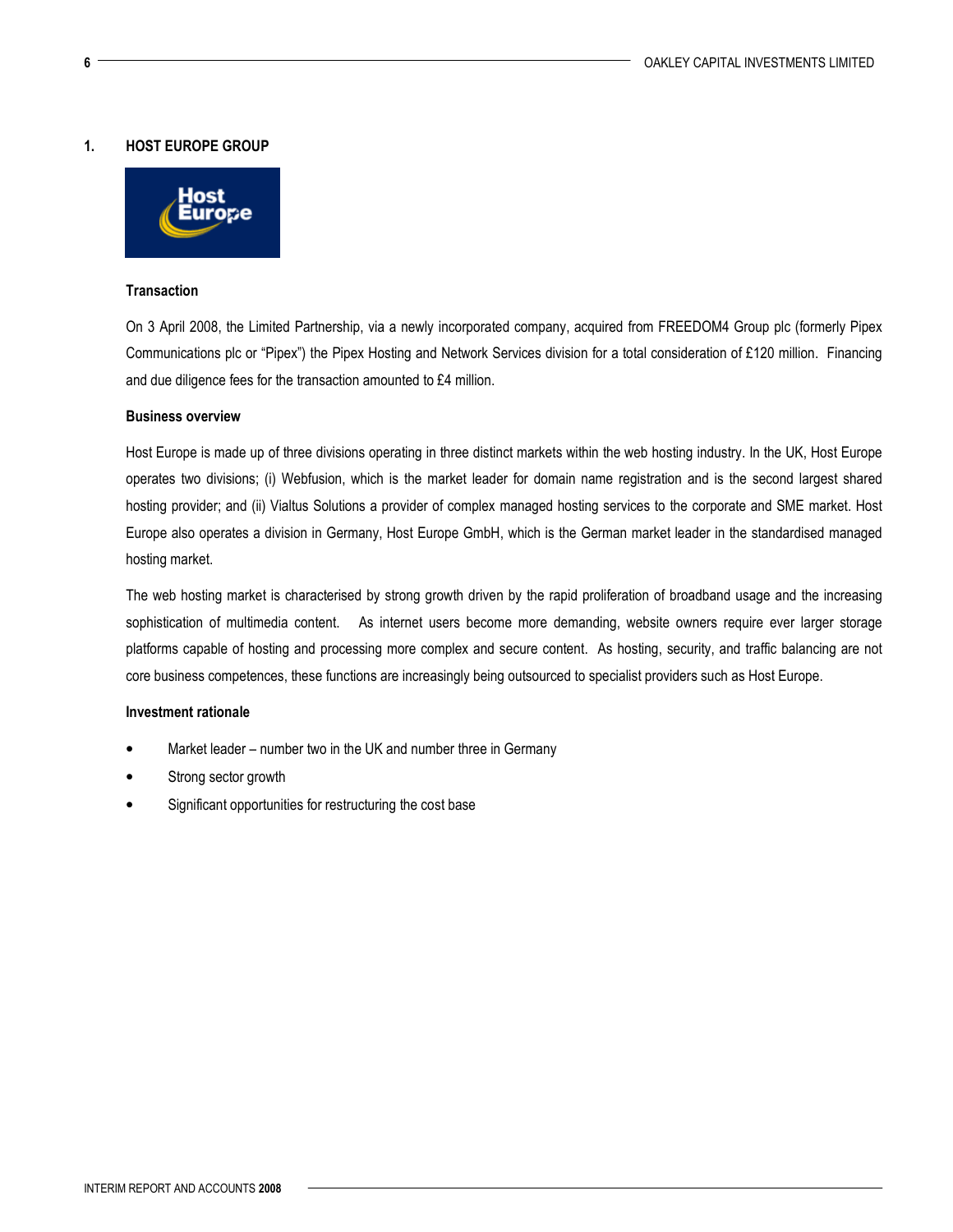## 2. MONUMENT SECURITIES



Monument Securities is a global equity and derivatives brokerage providing services to institutions, fund managers, market professionals, corporations and hedge funds for over 16 years. The company focuses agency broking within equity markets, equity and index derivatives markets and to a lesser extent fixed income markets. Monument Securities is a member of the London International Financials Futures and Options Exchange, Eurex, the London Stock Exchange, the International Capital Markets Association, and is authorised and regulated by the Financial Services Authority.

### Investment rationale

- Opportunistic purchase: Insinger wished to exit the UK market for strategic reasons, enabling the negotiation of a transaction which benefited all parties.
- Business model performs well in times of volatility:
	- Monument's business model performs well in periods of economic uncertainty and high volatility (which typically coincide with economic downturns) as clients seek to contain risk through the increased use of derivatives;
	- Recruitment: Monument's revenue growth depends on the recruitment of experienced brokers. In times of economic difficulty, investment banks typically reduce headcount and bonuses, increasing the likelihood that experienced brokers, with established client bases, will seek alternative employment.
- Leverage the Investment Advisers relationships:
	- New clients: Through its fund of fund and corporate finance businesses Oakley Capital has significant relationships with a number of hedge funds and corporate clients that can be introduced to Monument Securities as new clients;
	- New Products: the business plans to add corporate broking, placement and fund raising services to its existing product set.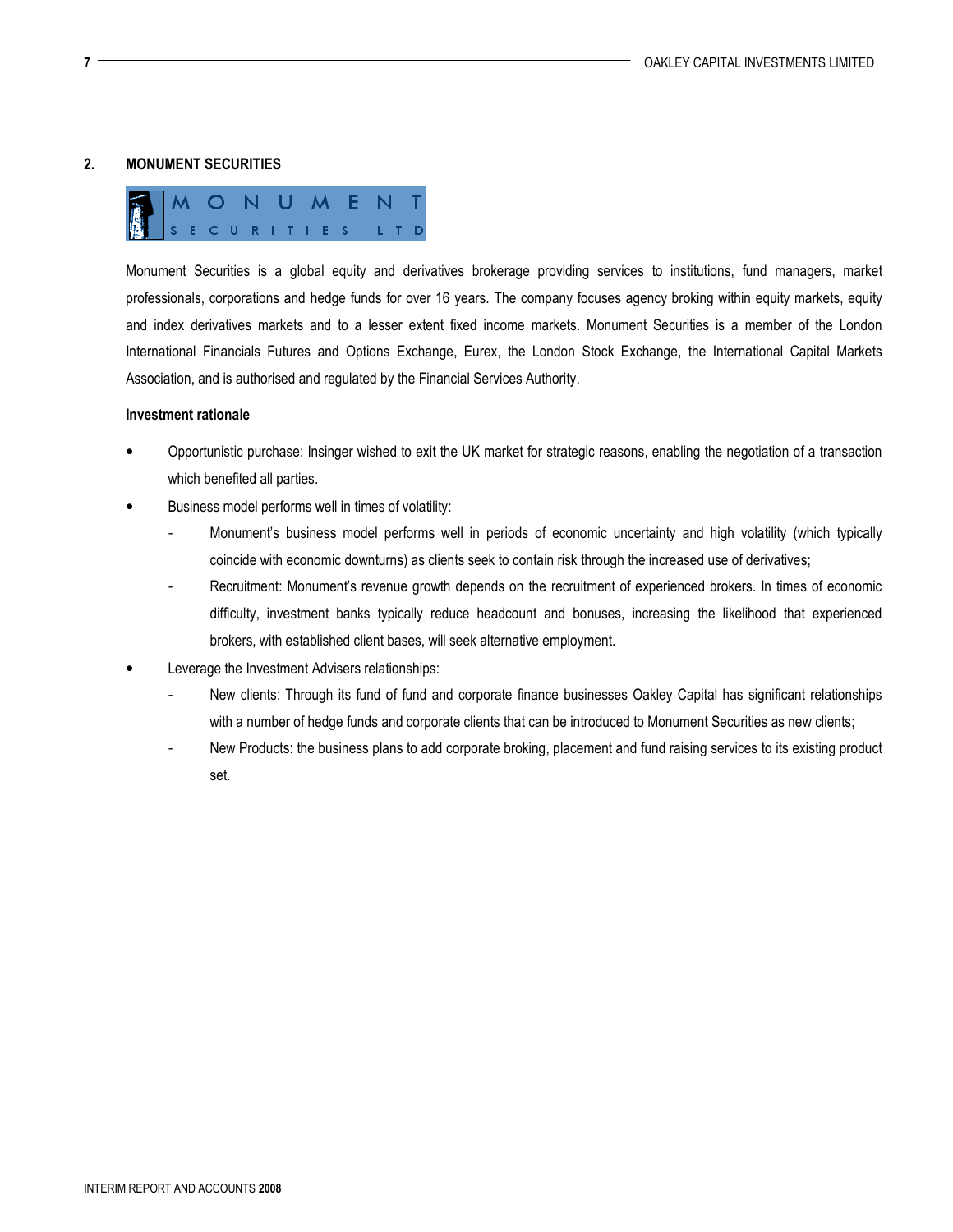## 3. HEADLAND MEDIA , WALPORT and GOOD MORNING NEWS



Headland Media consists of satellite and broadcast operating divisions. The satellite division is a leading provider of news, e-mail, internet and weather services via satellite to cruise and merchant ships as well as hotels in remote locations. The broadcast division provides in store radio and music services to the retail industry. The follow on acquisitions of Walport and GMN will enable the satellite division to expand Headland Media's hotel customer base and will expand the company's presence in the marine training and entertainment sector enabling it to become the clear leader.

Headland Media has created a profitable niche as the dominant player providing news services to the marine and hotel industry in a market with significant barriers to entry. The company supplies approximately 80% of the world's cruise ships. Headland Media now aims to leverage this position by increasing its share of the merchant shipping industry, where it already supplies 2,500 out of an estimated 30,000 ships.

## Investment rationale

- Leverage Headland Media's dominant position in the marine and hotel industries by adding new customers and expanding the range of products sold to existing customers;
- Consolidation: establish Headland Media as the leading player in this niche market and attain critical mass, enabling the company to increase EBITDA before any organic growth, positioning it well for an exit in three to four years time;
- Incentivise management: as a result of being a small division within a listed group Headland Media suffered from a lack of strategic focus. Oakley Capital has addressed this issue by providing a strong equity incentive for the management;
- Merchant shipping: global expansion has swelled the number of ships operating, putting a strain on owners finding qualified crews. Owners are aiming to improve crew retention through better onboard conditions, a critical element of which is offering better onboard entertainment services, as provided by Headland Media. As market leader, with low penetration amongst merchant ships, this should enable significant growth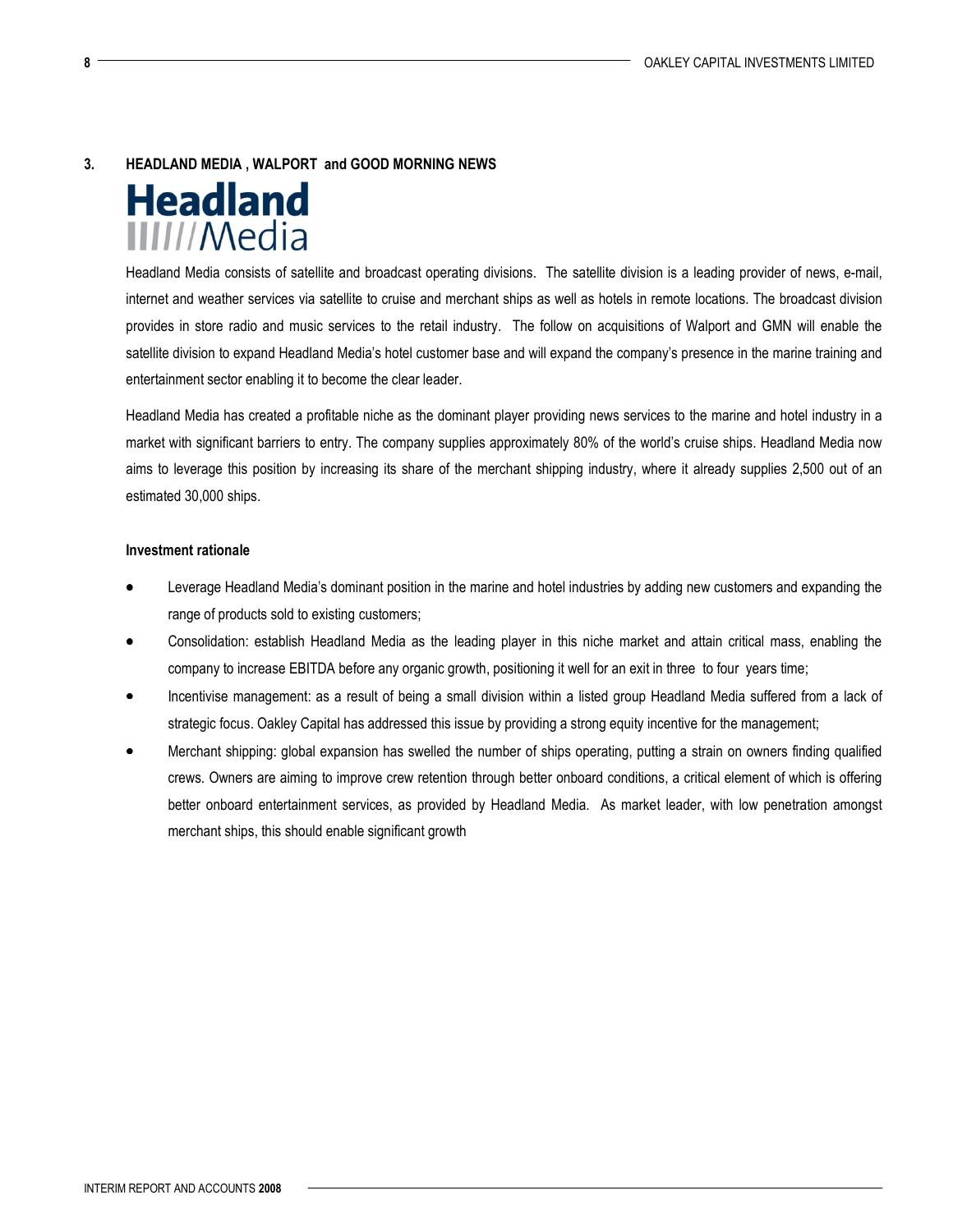# INVESTMENT OUTLOOK

In recent months the general economic and credit environments have continued to worsen. Despite this, Oakley Capital's deal flow has remained strong, with a number of investment opportunities emerging at attractive multiples. Certain sectors, such as Financial Services and Media have suffered more than others, and interesting opportunities have arisen at discounted multiples. Oakley Capital believes that as a buyer with relevant sector knowledge and the ability to invest through the economic cycle it can generate considerable returns given the current compressed valuations in its target sectors.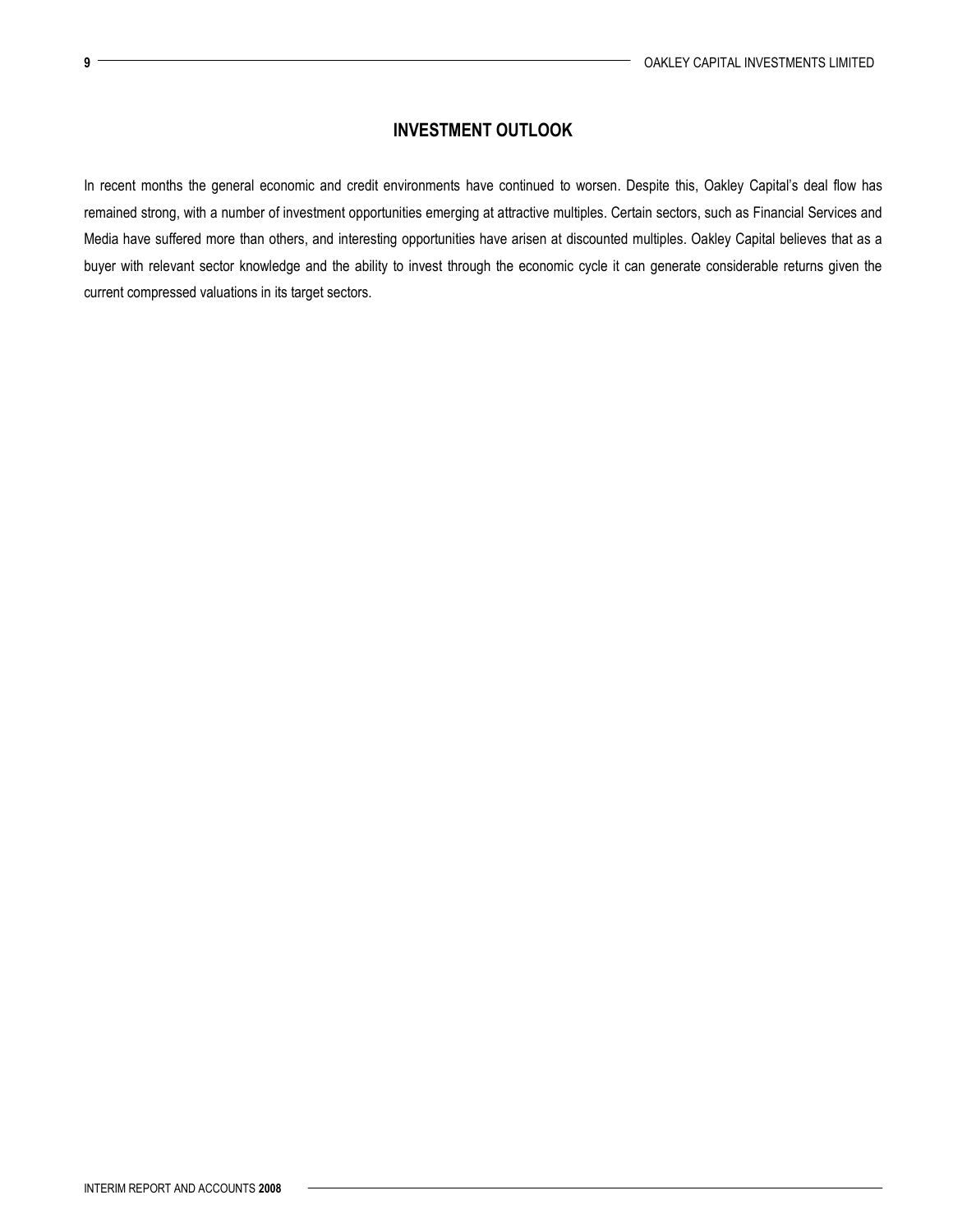# STATEMENT OF ASSETS AND LIABILITIES

## 30 June 2008 Unaudited (Expressed in British Pounds)

|                                                  |         | 30 June<br>2008 | 31 December<br>2007 |
|--------------------------------------------------|---------|-----------------|---------------------|
|                                                  | Note    | £               | £                   |
| <b>Assets</b>                                    |         |                 |                     |
| Investment in Limited Partnership, at fair value | $\,6\,$ | 34,898,455      | 2,378,310           |
| Mezzanine financing investments                  | 8       | 22,500,000      |                     |
| Cash and cash equivalents                        | 3       | 42,634,581      | 97, 154, 262        |
| Accrued interest receivable                      |         | 889,733         |                     |
| Other receivables                                |         | 51,273          | 303,475             |
| <b>Total assets</b>                              |         | 100,974,042     | 99,836,047          |
| <b>Liabilities</b>                               |         |                 |                     |
| Accounts payable and accrued expenses            |         | 38,995          | 395,548             |
| Bank overdraft                                   |         |                 | 12,632              |
| <b>Total liabilities</b>                         |         | 38,995          | 408,180             |
| Net assets attributable to shares                |         | 100,935,047     | 99,427,867          |
| Number of shares outstanding                     | 9       | 100,000,000     | 100,000,000         |
| Net asset value per share                        |         | 1.01            | 0.99                |

Signed on behalf of the Board on 12 September 2008

James Keyes **Ian Pilgrim** Director **Director** Director

The notes on pages 5 to 9 form an integral part of these financial statements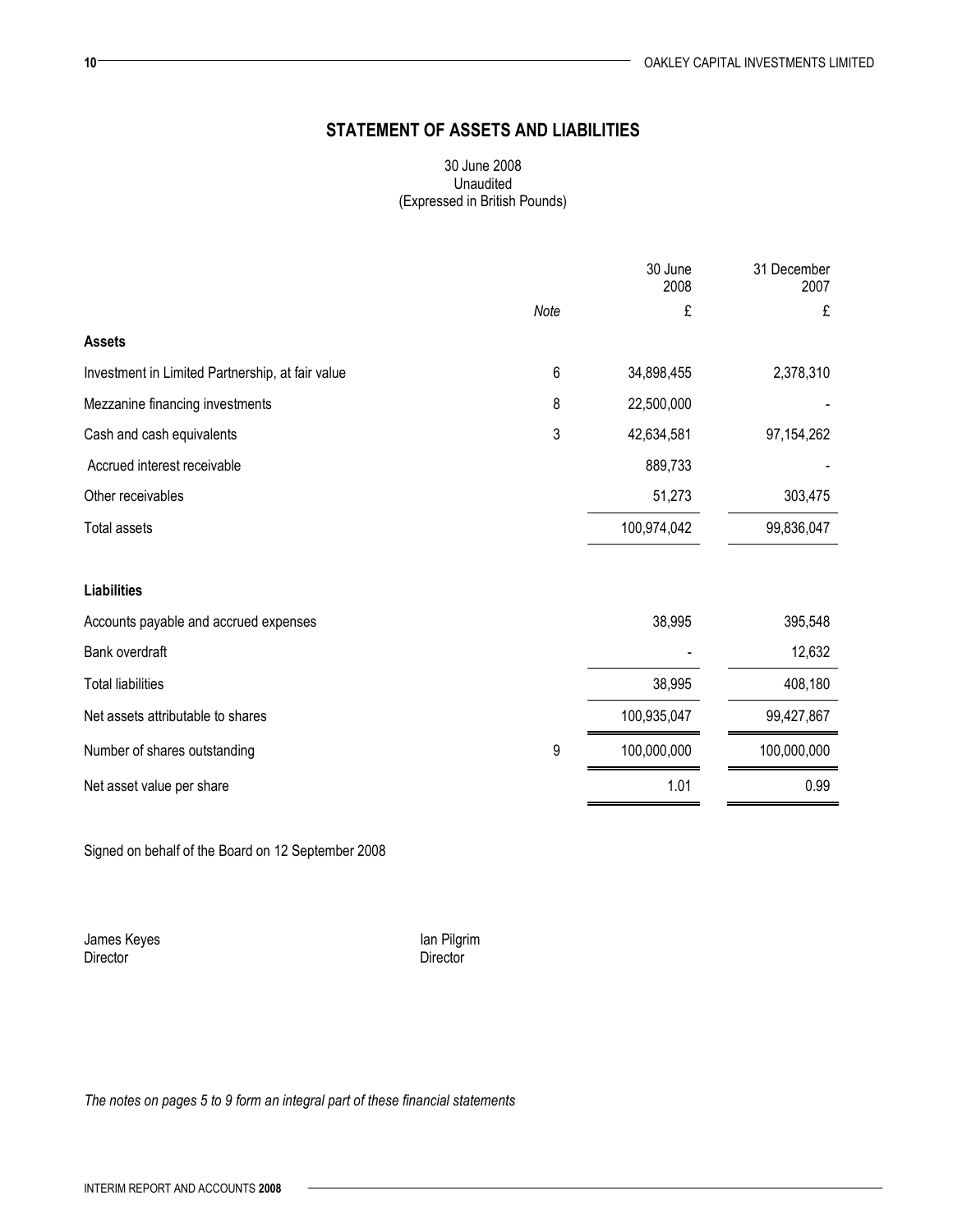# STATEMENT OF OPERATIONS

Period from 1 January 2008 to 30 June 2008 (Period from 28 June 2007 to 31 December 2007) Unaudited (Expressed in British Pounds)

|                                                                                |      | 2008        | 2007        |
|--------------------------------------------------------------------------------|------|-------------|-------------|
|                                                                                | Note | £           | £           |
| <b>Investment income</b>                                                       |      |             |             |
| Interest                                                                       |      | 2,620,842   | 2,117,617   |
| Total income                                                                   |      | 2,620,842   | 2,117,617   |
| <b>Expenses</b>                                                                |      |             |             |
| Organisation expenses                                                          |      |             | 4,593,684   |
| Management fee                                                                 | 4(a) |             | 156,318     |
| Other                                                                          |      | 96,671      | 83,041      |
| Professional fees                                                              |      | 106,589     | 65,395      |
| Interest                                                                       |      | 19,712      | 141         |
| Total expenses                                                                 |      | 222,972     | 4,898,579   |
| Net investment gain/(loss)                                                     |      | 2,397,870   | (2,780,962) |
| Realised and unrealised gain on investments and foreign<br>exchange            |      |             |             |
| Net realised loss on foreign exchange                                          |      | (1,271,842) | (681)       |
| Net unrealised gain on foreign exchange                                        |      | 1,799,711   | 2,756,926   |
| Net decrease in unrealised loss on investments                                 |      | (1,418,559) | (547, 416)  |
| Net realised and unrealised (loss)/gain on investments and foreign<br>exchange |      | (890, 690)  | 2,208,829   |
| Net increase/(decrease) in net assets resulting from operations                |      | 1,507,180   | (572, 133)  |
| Net gain/(loss) per share                                                      | 12   | 0.02        | (0.01)      |

The notes on pages 5 to 9 form an integral part of these financial statements

 $11 -$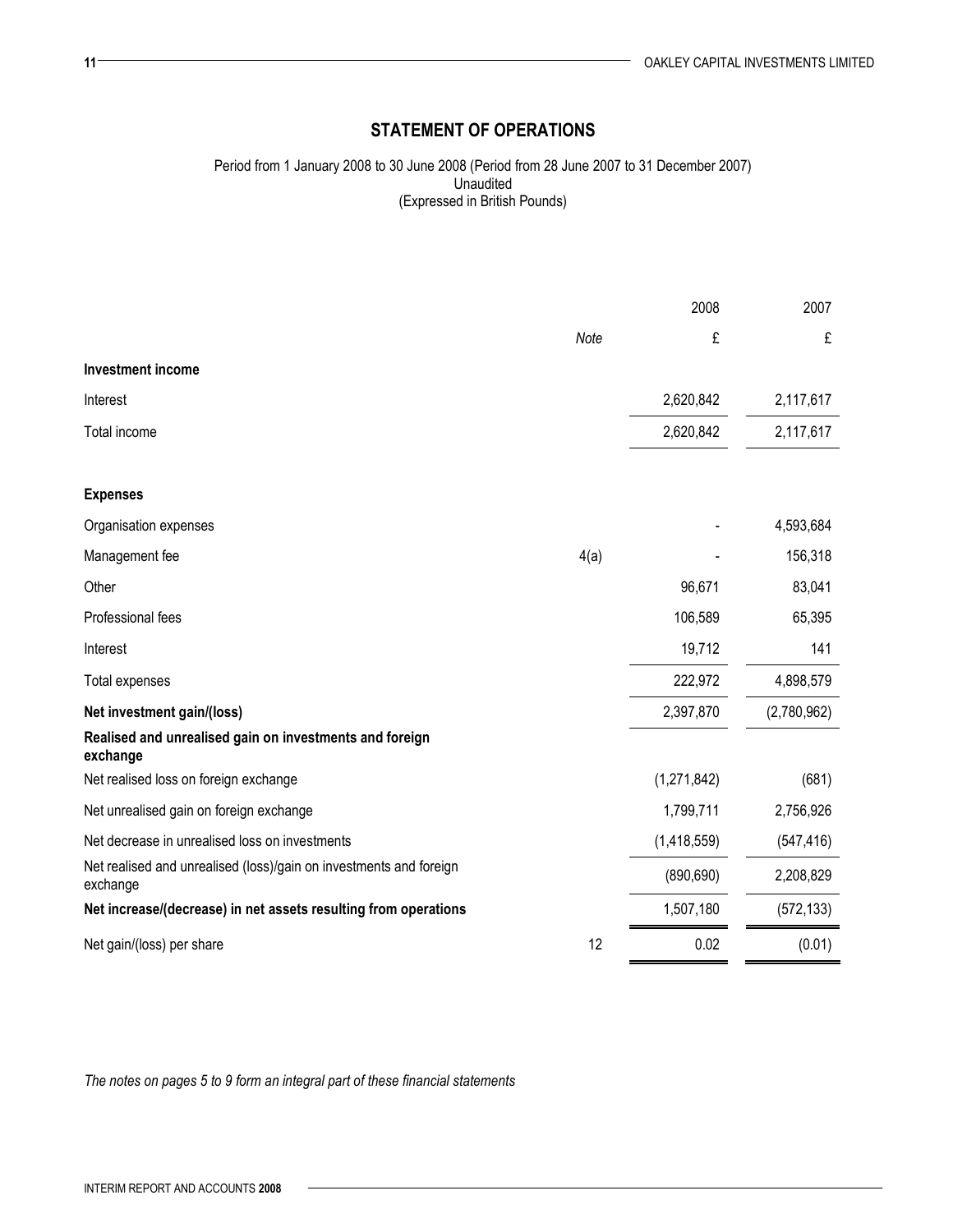# STATEMENT OF CHANGES IN NET ASSETS

Period from 1 January 2008 to 30 June 2008 (Period from 28 June 2007 to 31 December 2007) Unaudited (Expressed in British Pounds)

|                                                                             | 2008        | 2007        |
|-----------------------------------------------------------------------------|-------------|-------------|
|                                                                             | £           | £           |
| Realised and unrealised gain on investment and foreign exchange             |             |             |
| Net investment gain/(loss)                                                  | 2,397,870   | (2,780,962) |
| Net realised loss on foreign exchange                                       | (1,271,842) | (681)       |
| Net unrealised gain on foreign exchange                                     | 1,799,711   | 2,756,926   |
| Net unrealised loss on investments                                          | (1,418,559) | (547, 416)  |
| Net realised and unrealised gain/(loss) on investments and foreign exchange | 1,507,180   | (572, 133)  |
| <b>Capital share transactions</b>                                           |             |             |
| Proceeds on issue of Shares                                                 |             | 100,000,000 |
| Net increase in net assets from capital share transaction                   |             | 100,000,000 |
| Net increase in net assets                                                  | 1,507,180   | 99,427,867  |
| Net assets at beginning of period                                           | 99,427,867  |             |
| Net assets at end of period                                                 | 100,935,047 | 99,427,867  |

The notes on pages 5 to 9 form an integral part of these financial statements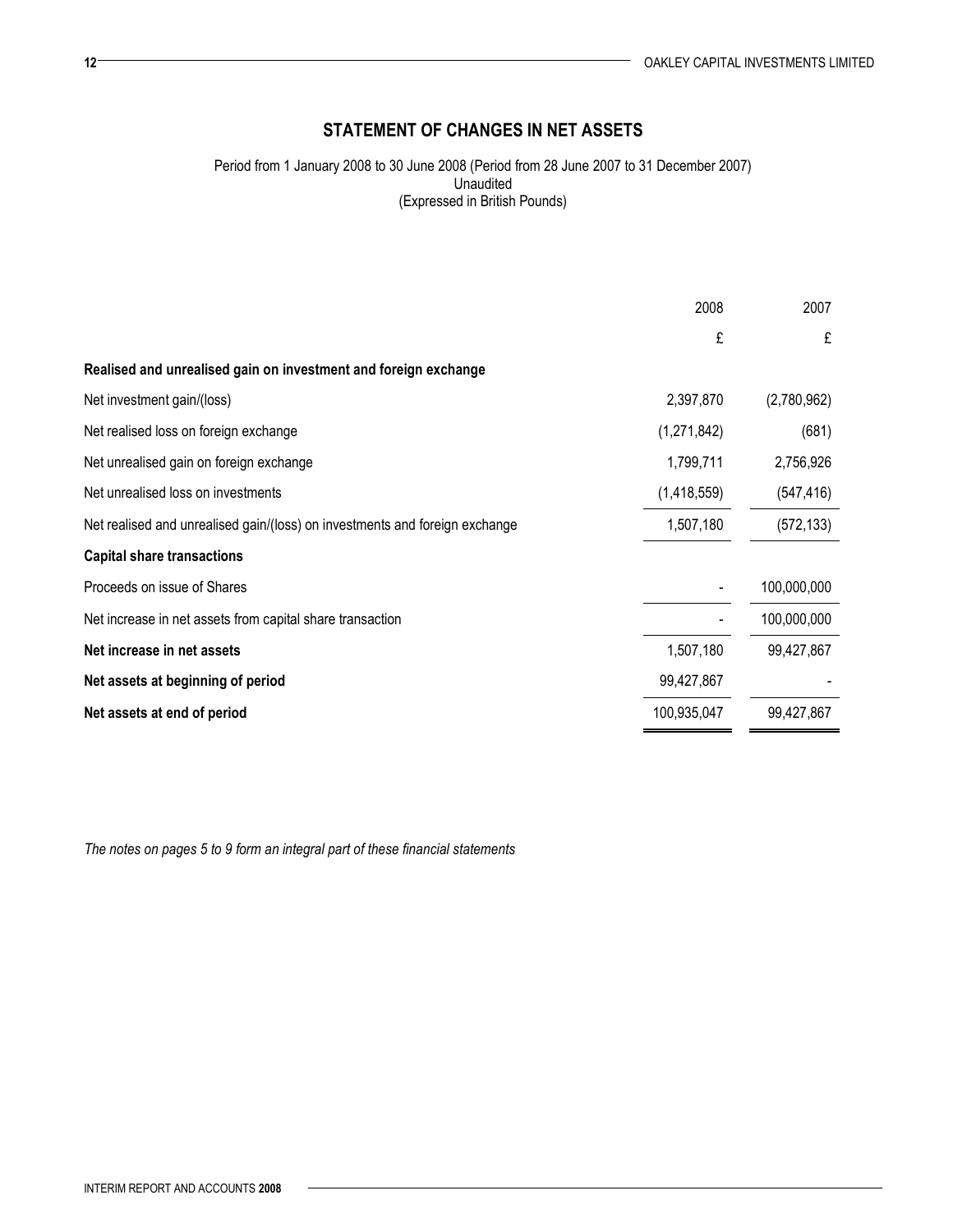continued

Period from 1 January 2008 to 30 June 2008 Unaudited

## 1. The Company

Oakley Capital Investments Limited (the "Company") is a closed-ended investment company which was incorporated under the laws of Bermuda on 28 June 2007. The principal objective of the Company is to achieve capital appreciation through investments in a diversified portfolio of private mid-market UK and European businesses. The Company achieves its investment objective primarily through an investment in Oakley Capital Private Equity L.P. (the "Limited Partnership").

The Company listed on the AIM market of the London Stock Exchange on 3 August 2007.

### 2. Significant accounting policies

The accompanying financial statements are prepared in accordance with accounting principles generally accepted in the United States of America. The following are significant accounting policies adopted by the Company:

(a) Use of estimates

The preparation of financial statements in conformity with accounting principles generally accepted in the United States of America requires management to make estimates and assumptions that affect the reported amounts of assets and liabilities and disclosure of contingent assets and liabilities at the date of the financial statements and the reported amounts of increases and decreases in net assets from operations during the reporting period. Actual results could differ from those estimates.

(b) Security transactions and valuation

Security transactions are accounted for on a trade date basis based on the capital drawdown and proceeds distribution dates from the Limited Partnership.

The Company's investment in the Limited Partnership is valued at the balance on the Company's capital account in the Limited Partnership as at the reporting date. Any difference between the capital introduced and the balance on the Company's capital account in the Limited Partnership is recognised in unrealised gains and losses on investments in the Statement of Operations.

Realised gains and losses are recorded when the security acquired is sold. The net realised gains and losses on sale of securities are determined on an average cost basis.

The accounting policies followed by the Limited Partnership in valuing investments and recognising income and gains and losses on security transactions are described in the notes to its financial statements.

(c) Income recognition

Interest income and expense are recognised on the accruals basis.

(d) Foreign currency translation

Investments and other monetary assets and liabilities denominated in foreign currencies are translated into British Pound amounts at exchange rates at the reporting date. Capital drawdowns and proceeds of distributions from the Limited Partnership and foreign currencies and income and expense items denominated and foreign currencies are translated into British Pound amounts at the exchange rate on the respective dates of such transactions.

Foreign exchange gains and losses on other monetary assets and liabilities are recognised in net realised and unrealised gain or loss from foreign exchange in the Statement of Operations.

The Limited Partnership does not isolate unrealised or realised foreign exchange gains and losses arising from changes in the fair value of investments. All such foreign exchange gains and losses are included with the net realised and unrealised gain or loss on investments in the Statement of Operations.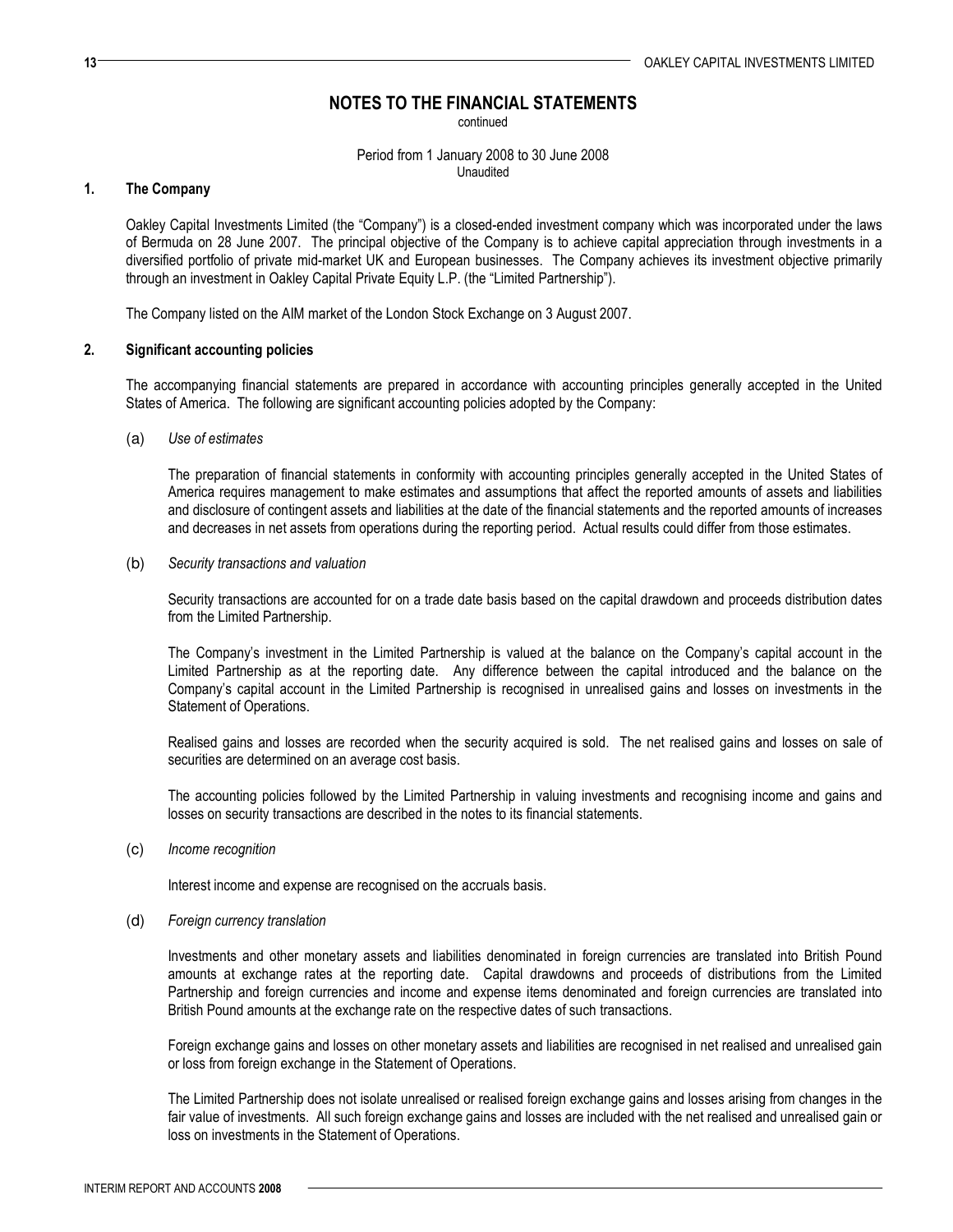continued

Period from 1 January 2008 to 30 June 2008 Unaudited

(e) Cash and cash equivalents

The Company considers all short-term deposits with a maturity of 90 days or less as equivalent to cash.

## 3. Cash and cash equivalents

Cash and cash equivalents at 30 June 2008 consist of the following:

|                           | 30 June<br>2008 | 31 December<br>2007 |
|---------------------------|-----------------|---------------------|
|                           | £               | £                   |
| Cash                      | 133,090         | 3,743               |
| Short-term deposits       | 42,501,491      | 97,150,519          |
| Net assets at end of year | 42,634,581      | 97, 154, 262        |

## 4. Management and performance fees

(a) The Company has entered into a Management Agreement with Oakley Capital (Bermuda) Limited (the "Manager") to manage the Company's investment portfolio. The Investment Manager will not receive a management fee from the Company in respect of funds either committed or invested by the Company in the Limited Partnership or any successor fund managed by the Manager. The Manager will receive a management fee at rate of 1 percent per annum in respect of those funds that are not committed to the Limited Partnership or any successor fund (but including the proceeds of any realisations), which are invested in cash, cash deposits or near cash deposits and a management fee at the rate of 2 percent per annum in respect of those funds which are invested directly in co-investments. The management fee is payable monthly in arrears. As at 30 June 2008, there were no management fees payable to the Manager.

The Manager may also receive a performance fee of 20 percent of the excess of the amount earned by the Company over and above an 8 percent hurdle rate per annum on any monies invested as a co-investment with the Limited partnership or any successor limited partnership. Any co-investment will be treated as a segregated pool of investments by the Company. If the calculation period is greater than one year, the hurdle rate shall be compounded on each anniversary of the start of the calculation period for each segregated co-investment. If the Manager does not exceed the hurdle rate on any given coinvestment that co-investment shall be included in the next calculation on a co-investment so that the hurdle rate is measured across both co-investments. No previous payments of performance fee will be affected if any co-investment does not reach the hurdle rate of the return. As at 30 June 2008 and for the period then ended, there were no performance fees payable to the Manager.

(b) The Manager has entered into an Investment Adviser Agreement with Oakley Capital Limited (the "Investment Adviser") to advise the Manager on the investment of the assets of the Company. The Investment Adviser will not receive a management or performance fee from the Company. Any fees due to the Investment Adviser will be paid by the Manager out of the management fees it receives from the Company.

## 5. Administration fee

Under the terms of the Company Administration Agreement dated 30 July 2007 between Mayflower Management Services (Bermuda) Limited (the "Administrator") and the Company, the Administrator receives an annual administration fee at prevailing commercial rates, subject to the minimum monthly fee of US\$4,000 per month. During the period ended 30 June 2008, the Company incurred administration fees of £28,061, which is included in professional fees in the Statement of Operations.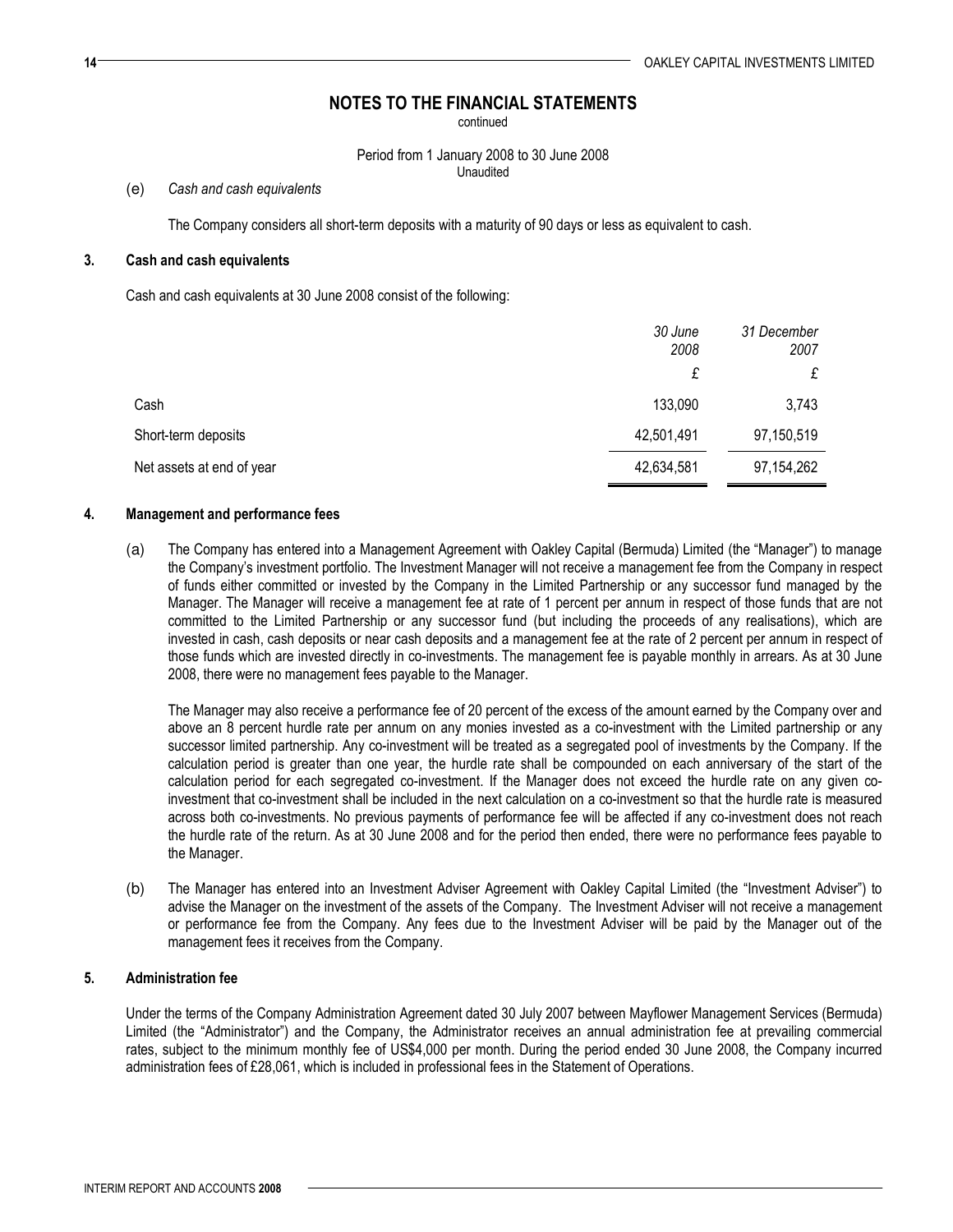continued

Period from 1 January 2008 to 30 June 2008 Unaudited

### 6. Investment in Limited Partnership

The Company intends to invest its assets in the Limited Partnership, an exempted limited partnership established in Bermuda on 10 July 2007. The Limited Partnership's primary objective is to invest in a diversified portfolio of private mid-market UK and European businesses, aiming to provide investors with significant long term capital appreciation. As at 30 June 2008 the Company accounted for 63.33 per cent of the total capital and commitments in the Partnership.

The Company may also make co-investments with the Limited Partnership based on the recommendations of the Manager. As at 30 June 2008 the Company has not made any such co-investments. Co-investments may amend the outstanding capital commitments to the Limited Partnership.

### 7. Capital Commitment

The Company made a capital commitment to invest €140 million in the Limited Partnership. The Limited Partnership may draw upon the capital commitment at any time subject to two weeks' notice on an as needed basis. During the year, capital in the amount of €44.1 million was called by the Limited Partnership. As at 30 June 2008, the amount of capital commitment available to be called was €91.7 million.

### 8. Mezzanine Financing Investments

#### Headland Media Limited

On 25 January 2008, a wholly owned subsidiary of the Limited Partnership acquired Headland Media Limited for a total deal cost of £4.1 million. The consideration was satisfied by a vendor loan note for £725,000 and £3.3 million in cash. The cash element comprised £3.1 million of debt finance, in the form of a secured mezzanine instrument from the Company. The instrument carries a fixed interest rate of 12 per cent.

### Host Europe Corporation Limited

On 2 April 2008 a wholly-owned subsidiary of the Limited Partnership acquired the hosting and network services division of FREEDOM 4 Communications plc for the total deal value, including bank finance, of £120 million. The consideration was satisfied by a vendor loan note for £17.5 million (issued by wholly-owned subsidiary of the Limited Partnership), the assumption of approximately £10 million in debt, and the balance of £92.5 million in cash. The Company provided debt finance of £19.4 million, in the form of a secured mezzanine instrument. The instrument carries a fixed interest rate of 15.25 per cent maturing on the earlier of 31 December 2015 or the date of sale or IPO.

### 9. Share capital and warrants

(a) Share capital

The authorised share capital of the Company on incorporation was \$1,000 divided into 1,000 shares par value \$1.00 each. On incorporation, one ordinary share of par value \$1.00 was issued to Codan Trust Company Limited (the "Initial Subscriber"). The currency denomination of the Company's authorised share capital was subsequently changed from US Dollars to Euros, the shares were subdivided and the authorised share capital increased to €2,500,000 divided into 250,000,000 shares of par value €0.01 each. The currency denomination of the Company's authorised share capital was further changed from Euros to British Pounds, the shares were consolidated, divided and redenominated and the authorised share capital increased to £2,000,000 divided into 200,000,000 shares of par value 1 pence each. After the consolidation, division and redenomination the Initial Subscriber was the registered shareholder of one Ordinary Share of par value 1 pence. This Ordinary Share was made available, under the terms of the Placing (see Note 1). The Placing Price of £1.00 per Ordinary Share represented a premium of 99 pence to the nominal value of an Ordinary Share issued under the Placing.

The Placing of the Company's Shares was fully subscribed, so that immediately after the Placing, the authorised share capital of the Company consisted of 200,000,000 Ordinary Shares and the issued share capital of the Company of 100,000,000 Ordinary Shares.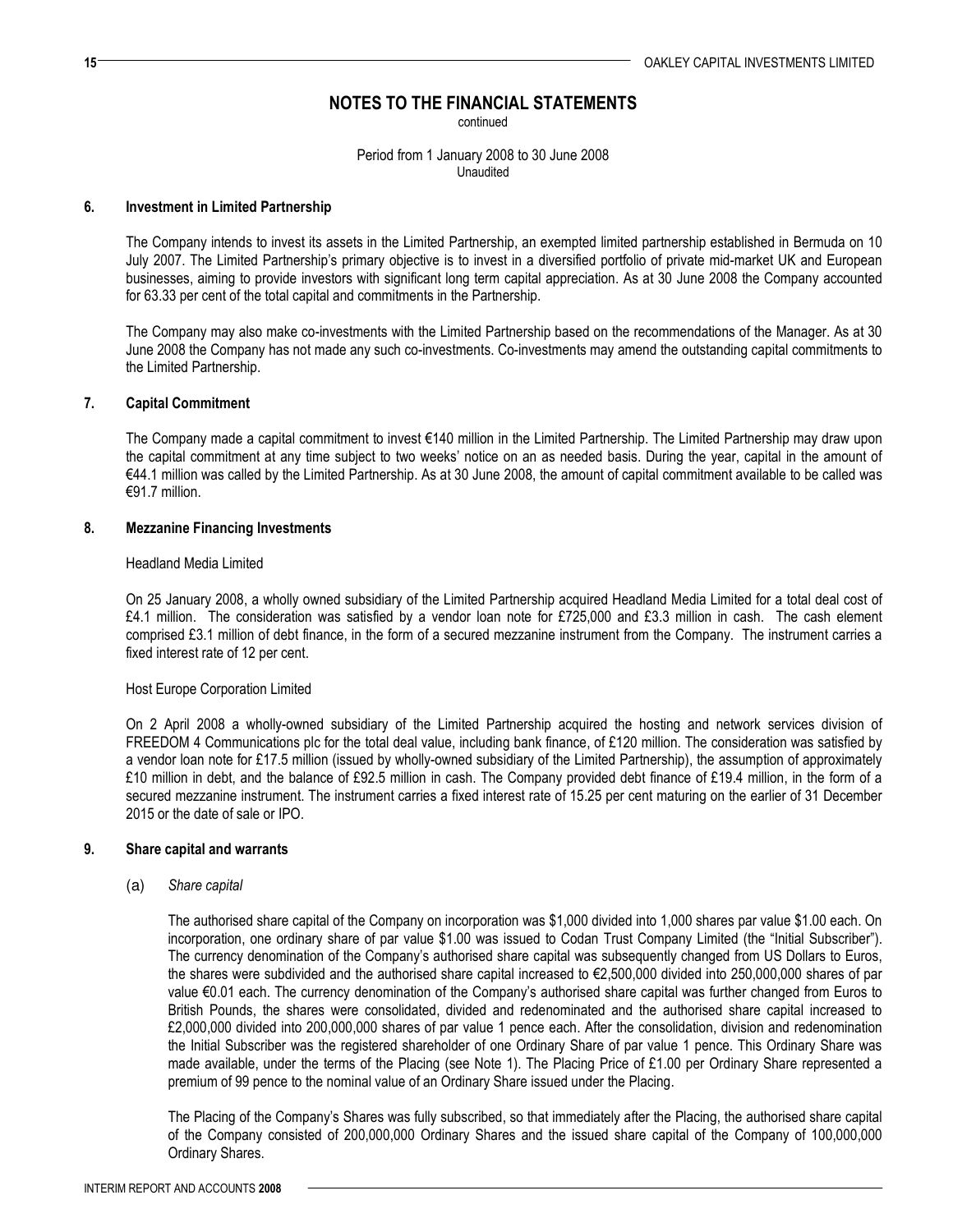continued

Period from 1 January 2008 to 30 June 2008 Unaudited

### (b) Warrants

50,000,000 warrants were issued in conjunction with the subscription of Ordinary Shares at a ratio of one warrant for every two shares. Each warrant confers on the holder the right to purchase one fully paid Ordinary Share at an exercise price of £1.30 as adjusted in accordance with Condition 2.3 of the AIM Admission Document. Warrants may be exercised at the option of the holder at any time prior to the close of business on AIM of the third anniversary of the date of admission of the Company warrants to AIM (see Note1).

As the price of the Ordinary Shares as at 30 June 2008 was below the exercise price of the warrants, there was no dilution in the net asset value and loss per share.

## 10. Related parties

Certain Directors of the Company are also Directors and shareholders of Oakley Capital (Bermuda) Limited, Palmer Capital Associates (International) Limited and Mayflower Management Services (Bermuda) Limited; entities which provide services to and receive compensation from the Company.

Certain Directors of the Company are also Directors of Oakley Capital GP Limited, the General Partner of the Limited Partnership.

## 11. Taxation

Under current Bermuda law, the Company is not obligated to pay any taxes in Bermuda on either income or capital gains. The Company has received an undertaking from the Minister of Finance in Bermuda pursuant to the provisions of the Exempted Undertakings Tax Protection Act 1966 which exempts the Company from any such taxes should they be imposed, at least until the year 2016.